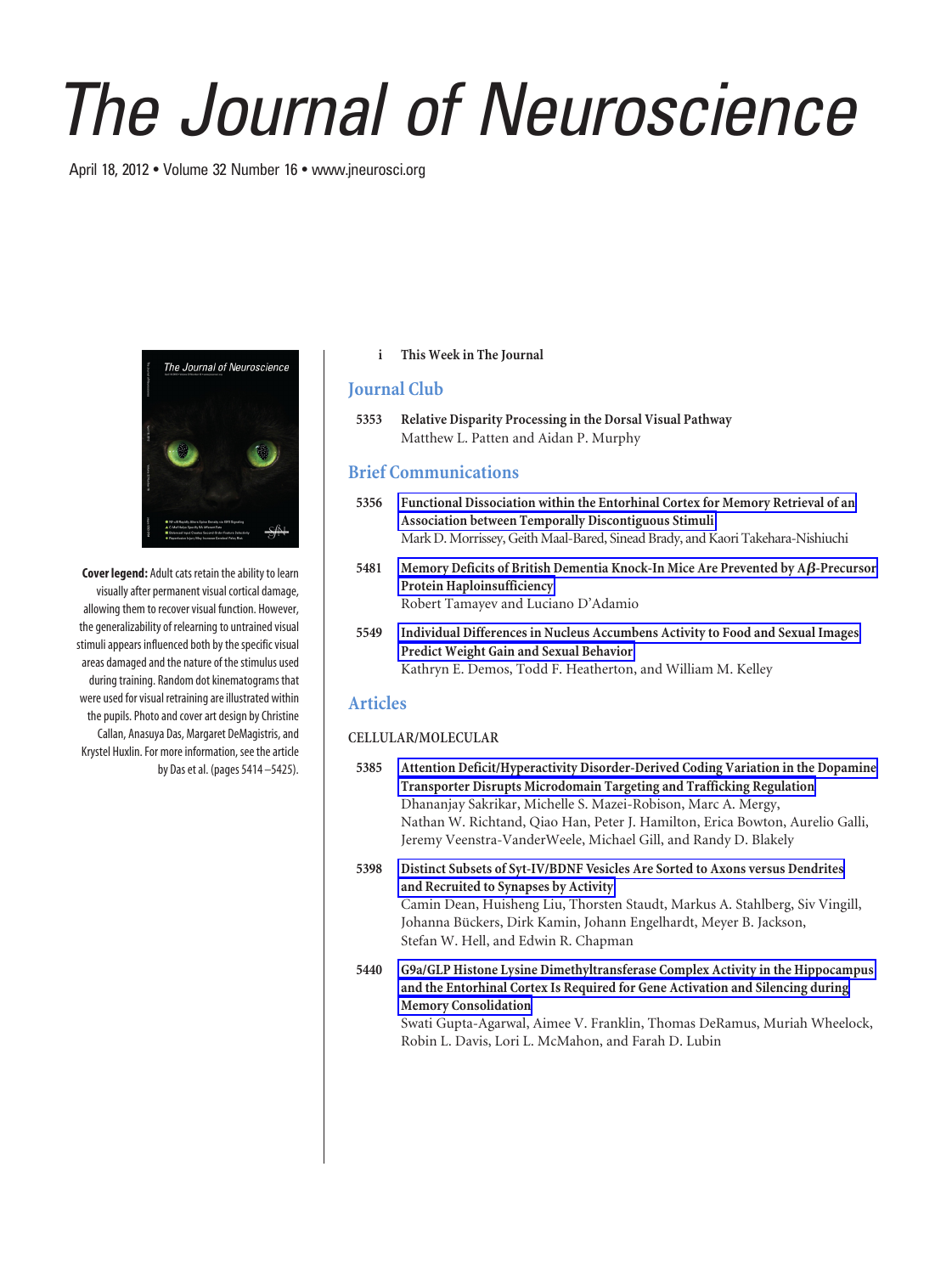| 5472 | Desert Hedgehog Links Transcription Factor Sox10 to Perineurial Development<br>Melanie Küspert, Matthias Weider, Jana Müller, Irm Hermans-Borgmeyer,<br>Dies Meijer, and Michael Wegner                                                                                                                                                                                                                                                     |
|------|---------------------------------------------------------------------------------------------------------------------------------------------------------------------------------------------------------------------------------------------------------------------------------------------------------------------------------------------------------------------------------------------------------------------------------------------|
| 5486 | Regulation of NMDA Receptor Transport: A KIF17-Cargo Binding/Releasing<br>Underlies Synaptic Plasticity and Memory In Vivo<br>Xiling Yin, Xue Feng, Yosuke Takei, and Nobutaka Hirokawa                                                                                                                                                                                                                                                     |
| 5562 | Necdin Controls Foxo1 Acetylation in Hypothalamic Arcuate Neurons to Modulate<br>the Thyroid Axis<br>Koichi Hasegawa, Tomohiro Kawahara, Kazushiro Fujiwara, Mayumi Shimpuku,<br>Tsutomu Sasaki, Tadahiro Kitamura, and Kazuaki Yoshikawa                                                                                                                                                                                                   |
| 5573 | Peroxynitrite Donor SIN-1 Alters High-Affinity Choline Transporter Activity<br>by Modifying Its Intracellular Trafficking<br>Leah K. Cuddy, Alexis C. Gordon, Stefanie A. G. Black, Ewa Jaworski,<br>Stephen S. G. Ferguson, and R. Jane Rylett                                                                                                                                                                                             |
| 5620 | Regulation of Neuronal mRNA Translation by CaM-Kinase I Phosphorylation<br>of eIF4GII<br>Taasin Srivastava, Dale A. Fortin, Sean Nygaard, Stefanie Kaech,<br>Nahum Sonenberg, Arthur M. Edelman, and Thomas R. Soderling                                                                                                                                                                                                                    |
| 5678 | An Activity-Regulated microRNA, miR-188, Controls Dendritic Plasticity<br>and Synaptic Transmission by Downregulating Neuropilin-2<br>Kihwan Lee, Joung-Hun Kim, Oh-Bin Kwon, Kyongman An, Junghwa Ryu,<br>Kwangwook Cho, Yoo-Hun Suh, and Hye-Sun Kim                                                                                                                                                                                      |
| 5688 | IKB Kinase/Nuclear Factor KB-Dependent Insulin-Like Growth Factor 2 (Igf2)<br>Expression Regulates Synapse Formation and Spine Maturation via Igf2<br><b>Receptor Signaling</b><br>Michael J. Schmeisser, Bernd Baumann, Svenja Johannsen, Gry F. Vindedal,<br>Vidar Jensen, Øivind C. Hvalby, Rolf Sprengel, Jochen Seither, Ayesha Maqbool,<br>Alexander Magnutzki, Michael Lattke, Franz Oswald, Tobias M. Boeckers,<br>and Thomas Wirth |
|      | DEVELOPMENT/PLASTICITY/REPAIR                                                                                                                                                                                                                                                                                                                                                                                                               |
| 5362 | c-Maf Is Required for the Development of Dorsal Horn Laminae III/IV Neurons<br>and Mechanoreceptive DRG Axon Projections<br>Jia Hu, Tianwen Huang, Tingting Li, Zhen Guo, and Leping Cheng                                                                                                                                                                                                                                                  |
| 5374 | Ferritin Stimulates Oligodendrocyte Genesis in the Adult Spinal Cord and Can Be<br>Transferred from Macrophages to NG2 Cells In Vivo<br>David L. Schonberg, Evan Z. Goldstein, Fatma Rezan Sahinkaya, Ping Wei,<br>Phillip G. Popovich, and Dana M. McTigue                                                                                                                                                                                 |
| 5426 | Spontaneous Activity Promotes Synapse Formation in a Cell-Type-Dependent<br>Manner in the Developing Retina<br>Florentina Soto, Xiaofeng Ma, Jacob L. Cecil, Bradly Q. Vo, Susan M. Culican,<br>and Daniel Kerschensteiner                                                                                                                                                                                                                  |
| 5654 | Neurogenic Subventricular Zone Stem/Progenitor Cells Are Notch1-Dependent in<br>Their Active But Not Quiescent State<br>Onur Basak, Claudio Giachino, Emma Fiorini, H. Robson MacDonald,<br>and Verdon Taylor                                                                                                                                                                                                                               |
|      |                                                                                                                                                                                                                                                                                                                                                                                                                                             |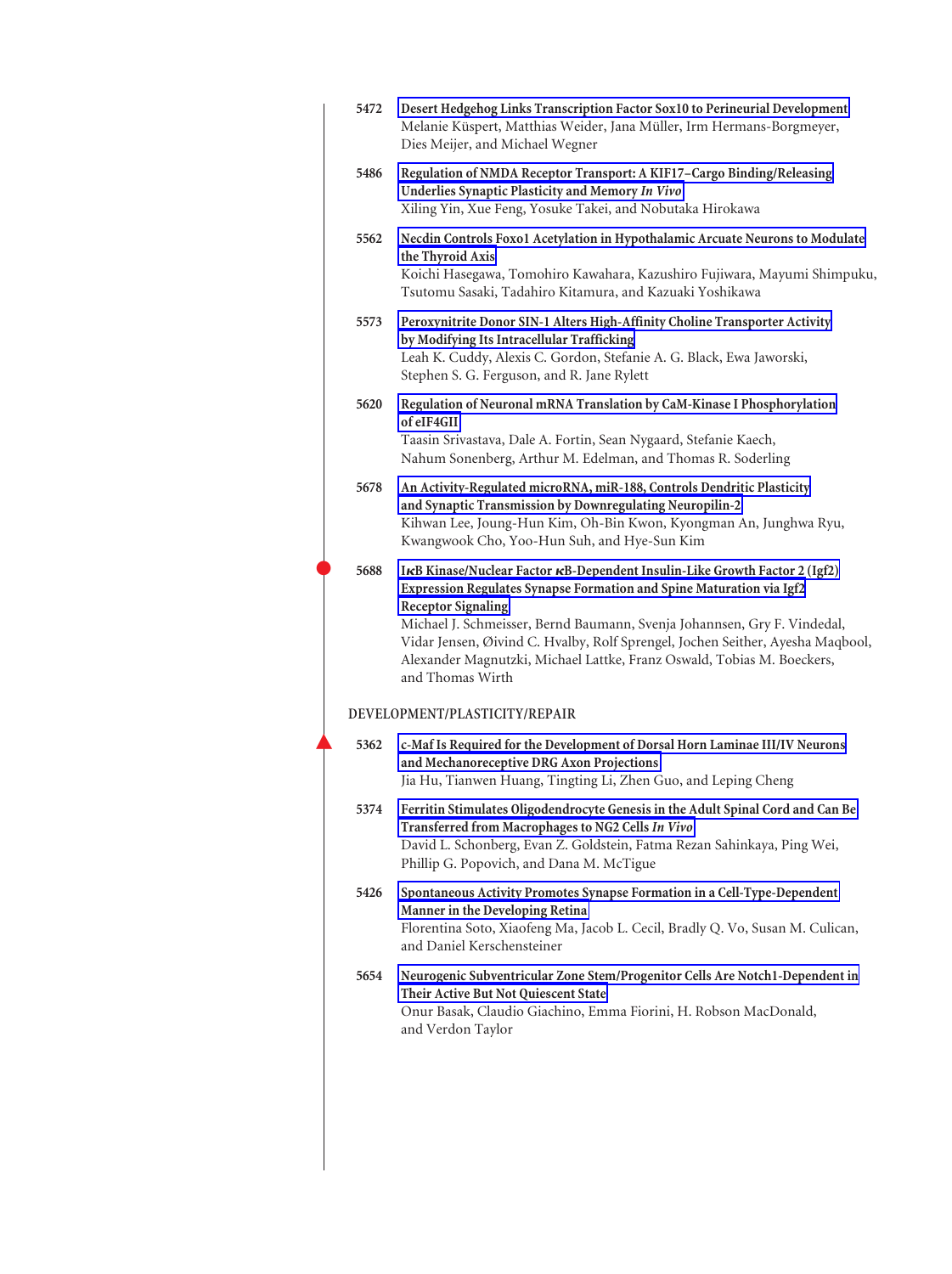|                                | BEHAVIORAL/SYSTEMS/COGNITIVE |                                                                                                                                                                                                                                                                                             |  |
|--------------------------------|------------------------------|---------------------------------------------------------------------------------------------------------------------------------------------------------------------------------------------------------------------------------------------------------------------------------------------|--|
|                                | 5414                         | Different Properties of Visual Relearning after Damage to Early Versus Higher-Level<br><b>Visual Cortical Areas</b><br>Anasuya Das, Margaret DeMagistris, and Krystel R. Huxlin                                                                                                             |  |
|                                | 5454                         | Columnar Interactions Determine Horizontal Propagation of Recurrent Network<br><b>Activity in Neocortex</b><br>Jason C. Wester and Diego Contreras                                                                                                                                          |  |
|                                | 5510                         | Parallel Coding of First- and Second-Order Stimulus Attributes by Midbrain<br><b>Electrosensory Neurons</b><br>Patrick McGillivray, Katrin Vonderschen, Eric S. Fortune, and Maurice J. Chacron                                                                                             |  |
|                                | 5534                         | Mechanisms of Action Selection and Timing in Substantia Nigra Neurons<br>David Fan, Mark A. Rossi, and Henry H. Yin                                                                                                                                                                         |  |
|                                | 5553                         | Social-Cognitive Deficits in Normal Aging<br>Joseph M. Moran, Eshin Jolly, and Jason P. Mitchell                                                                                                                                                                                            |  |
|                                | 5598                         | Neural Correlates of Long-Term Object Memory in the Mouse Anterior<br><b>Cingulate Cortex</b><br>Aldis P. Weible, David C. Rowland, Caitlin K. Monaghan, Nicholas T. Wolfgang,<br>and Clifford G. Kentros                                                                                   |  |
|                                | 5609                         | Spatial Profile of Excitatory and Inhibitory Synaptic Connectivity in Mouse Primary<br><b>Auditory Cortex</b><br>Robert B. Levy and Alex D. Reyes                                                                                                                                           |  |
|                                | 5631                         | Controlling Human Striatal Cognitive Function via the Frontal Cortex<br>Martine R. van Schouwenburg, Jacinta O'Shea, Rogier B. Mars,<br>Matthew F. S. Rushworth, and Roshan Cools                                                                                                           |  |
|                                | 5638                         | <b>Neural Circuit Reconfiguration by Social Status</b><br>Fadi A. Issa, Joanne Drummond, Daniel Cattaert, and Donald H. Edwards                                                                                                                                                             |  |
|                                | 5646                         | Scene Construction in Amnesia: An fMRI Study<br>Sinéad L. Mullally, Demis Hassabis, and Eleanor A. Maguire                                                                                                                                                                                  |  |
|                                | 5667                         | Spatiotemporal Dynamics of Bimanual Integration in Human Somatosensory Cortex<br>and Their Relevance to Bimanual Object Manipulation<br>Patrick Jung, Johannes C. Klein, Michael Wibral, Karsten Hoechstetter,<br>Barbara Bliem, Ming-Kuei Lu, Mathias Wahl, and Ulf Ziemann                |  |
| <b>NEUROBIOLOGY OF DISEASE</b> |                              |                                                                                                                                                                                                                                                                                             |  |
|                                | 5500                         | Motor Deficits Are Triggered by Reperfusion-Reoxygenation Injury as Diagnosed by<br>MRI and by a Mechanism Involving Oxidants<br>Alexander Drobyshevsky, Kehuan Luo, Matthew Derrick, Lei Yu, Hongyan Du,<br>P. V. Prasad, Jeannette Vasquez-Vivar, Ines Batinic-Haberle, and Sidhartha Tan |  |
|                                | 5525                         | Willingness to Wait and Altered Encoding of Time-Discounted Reward in the<br><b>Orbitofrontal Cortex with Normal Aging</b><br>Matthew R. Roesch, Daniel W. Bryden, Domenic H. Cerri, Zachary R. Haney,<br>and Geoffrey Schoenbaum                                                           |  |
|                                | 5585                         | Preclinical Retinal Neurodegeneration in a Model of Multiple Sclerosis<br>Richard Fairless, Sarah K. Williams, Dorit B. Hoffmann, Aleksandar Stojic,<br>Sonja Hochmeister, Frank Schmitz, Maria K. Storch, and Ricarda Diem                                                                 |  |
|                                |                              |                                                                                                                                                                                                                                                                                             |  |